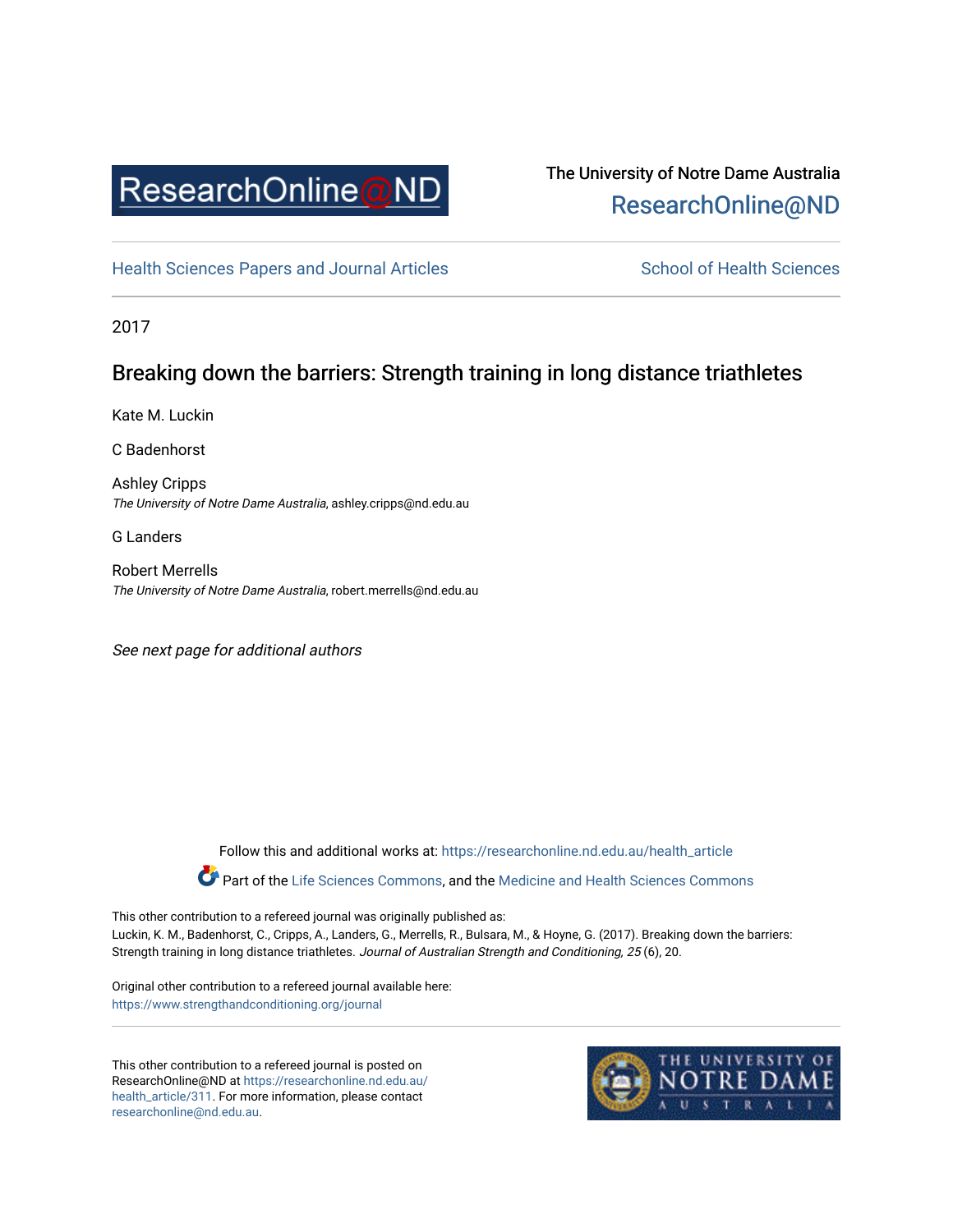## Authors

Kate M. Luckin, C Badenhorst, Ashley Cripps, G Landers, Robert Merrells, Max Bulsara, and Gerard Hoyne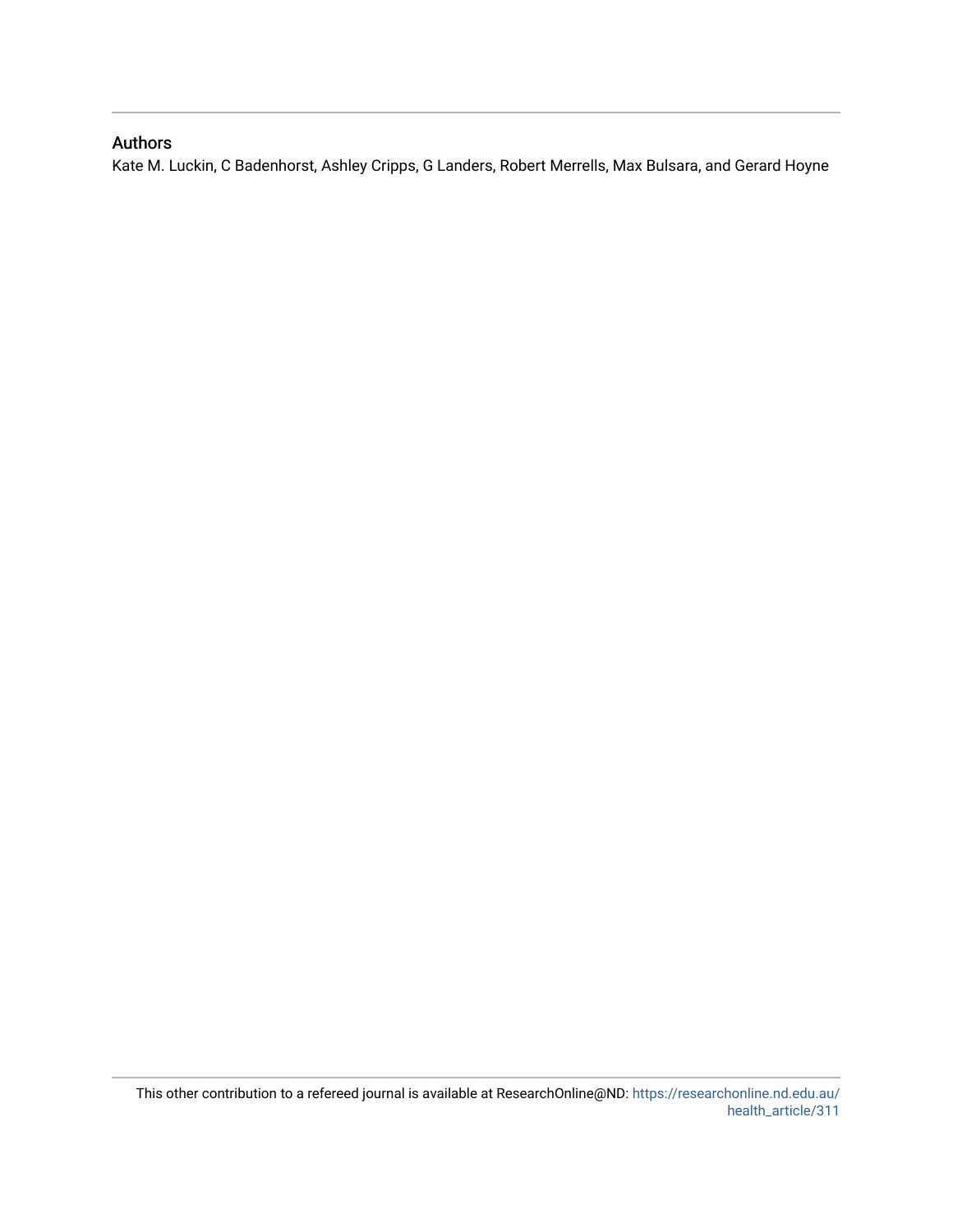Copyright © 2020 Australian Strength and Conditioning Association. All rights reserved. For personal use only. No other uses without permission.

This article first published in *The Journal of Australian Strength and Conditioning.* Online: <https://www.strengthandconditioning.org/journal>

Luckin, K., Badenhorst, C., Cripps, A., Landers, G., Merrells, R., Bulsara, M., and Hoyne, G. (2020) Breaking down the barriers: Strength training in long distance triathletes. *Journal of Australian Strength and Conditioning*, *25*(8), 20.

Permission granted by the Australian Strength and Conditioning Association for use on ResearchOnline@ND.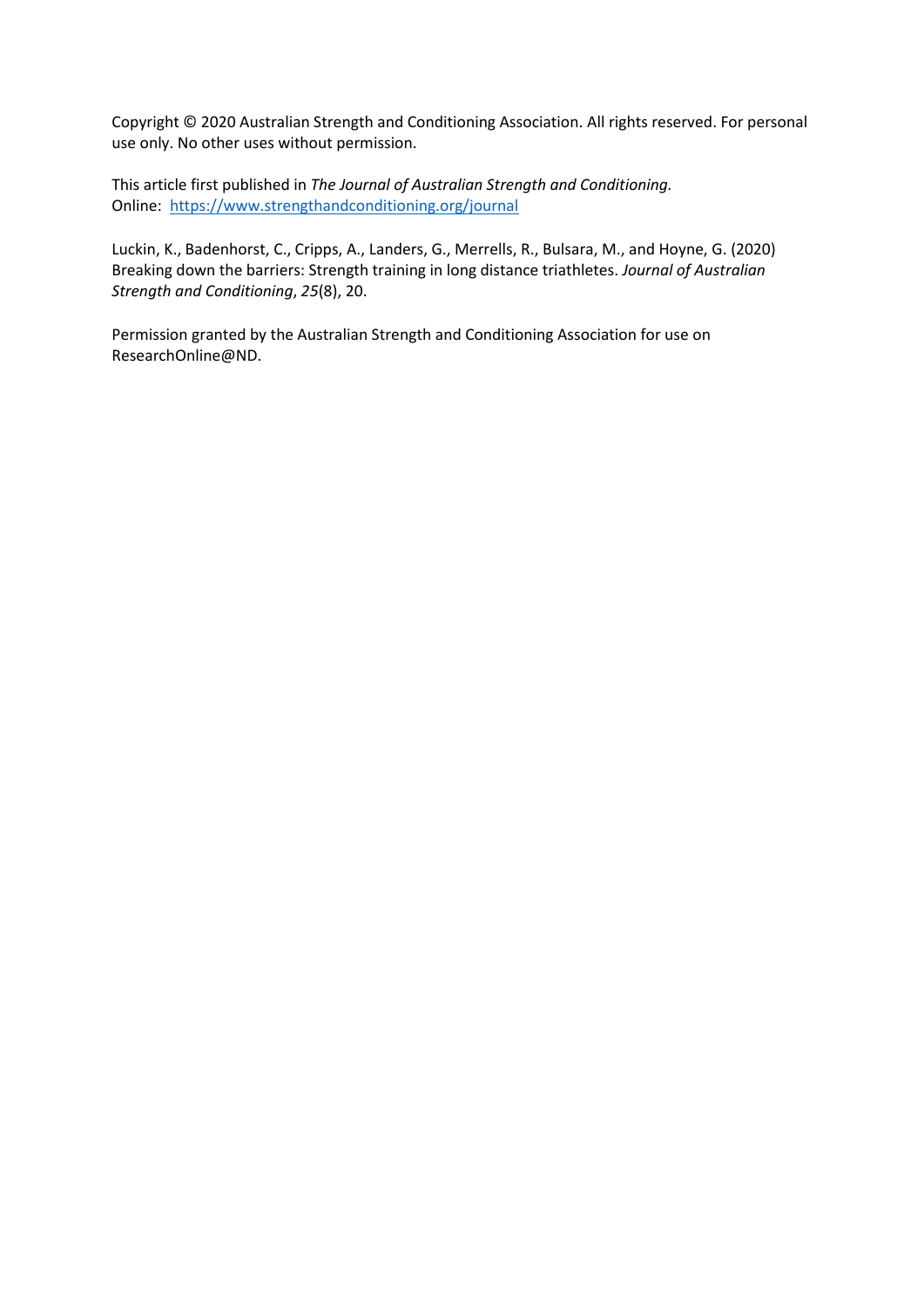

2017 **Volume 25 Issue 6** 

**Journal of Australian Strength &** Conditioning

**ISSN - 1836-649X (online)**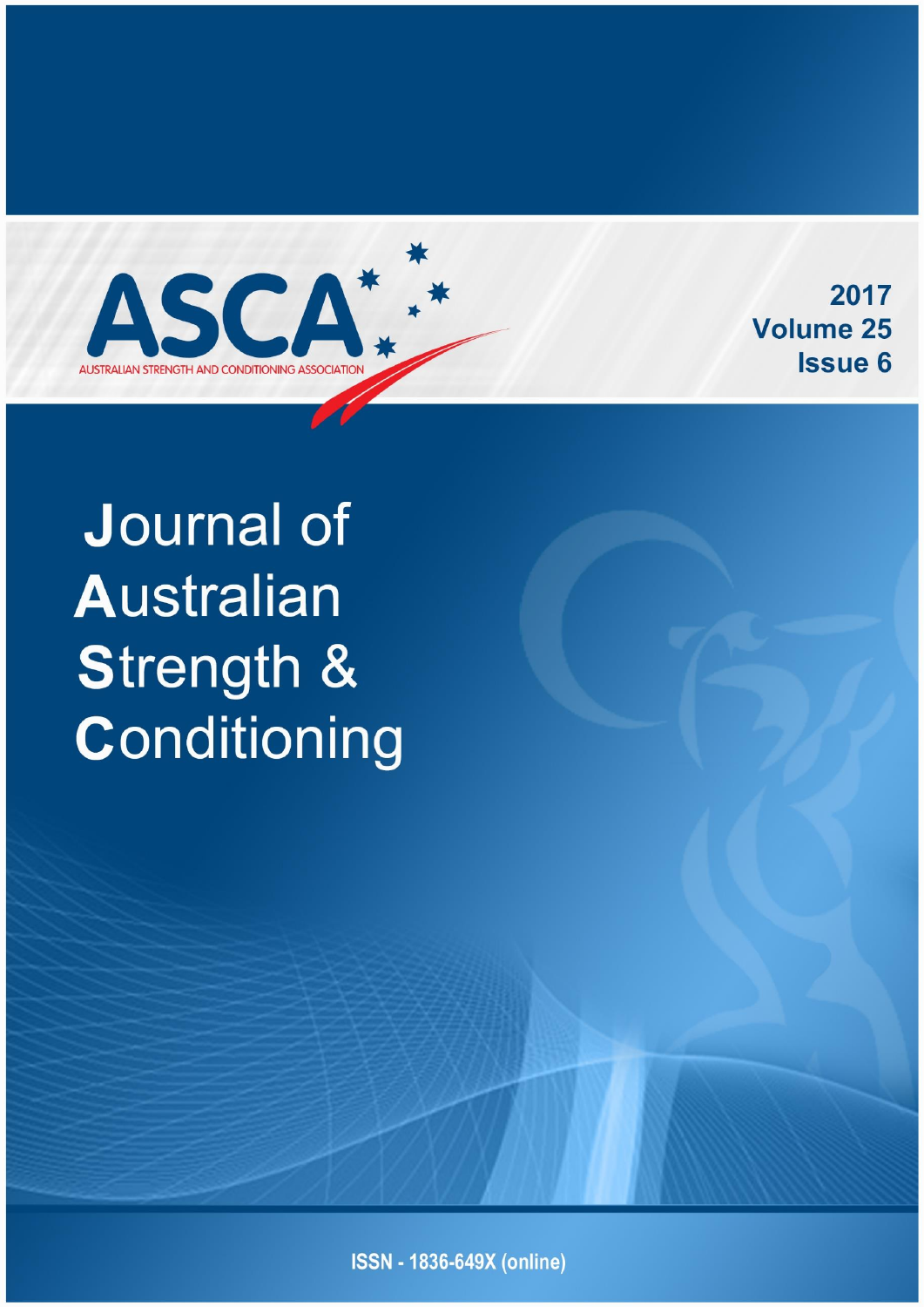## **Copyright**

The Journal of Australian Strength and conditioning (JASC) is a refereed research publication that covers all aspects of Strength and Conditioning. The aim of the JASC is to provide members and readers with the most up-to-date information. Each issue of the JASC includes a selection of Original Research from the Field, Case Studies, From the Field, Exercise Highlights, Interviews and Reviews of the Literature, on a wide variety of strength and conditioning topics. Contributors are invited to submit their manuscripts, articles, opinions and newsworthy information to the National Office for review to info@strengthandconditioning.org. Papers accepted for publication become the copyright to the ASCA. This enables the ASCA as publisher to administer copyright on behalf of the authors.

## **© Australian Strength and Conditioning Association**

The JASC and the Individual contributions contained in it are protected under copyright by the ASCA and the following terms and conditions apply to their use:

## **Photocopying**

Single copies for personal use may be made. All other copying including, multiple copying, copying for advertising or promotions, resale or delivery must be authorised by the ASCA.

### **Author Guidelines**

All information regarding the author guidelines is available from the ASCA website www.strengthandconditioning.org or at the end of this issue.

### **Disclaimer**

Opinions expressed in the articles and advertisements are the contributors own and do not necessarily reflect the views or policies of the ASCA or the Editors. "This publication and all programs run by the Australian Strength and Conditioning Association Incorporated (ASCA) provide information to a wide range of strength and conditioning coaches and athletes from the recreational through to the elite training for the Olympic Games (Athletes). Many of the exercises and training programs (Programs) outlined are inherently dangerous, and similar to competitive sport, from time to time Athletes will injure themselves when performing these exercises. The risks that Athletes may be exposed to include, but are not limited to, physical exertion and faulty equipment which may see Athletes injured or property damaged. ASCA advises all Athletes to seek individualised professional advice from an ASCA accredited coach regarding any Strength and Conditioning Program to fully understand the inherent risks of undertaking strength and conditioning exercises. ASCA accepts no liability whatsoever for any loss or damage arising from the use of the Programs; the Athlete must assume all risks associated with undertaking the Programs.

### **Ethical Considerations**

When reporting information from Experimental Research Studies, Case Studies or From the Field contributions involving subjects (e.g. Videos of exercises etc.) it is important that such research and/or observations are conducted using sound ethical principles. In particular, all such information should be obtained from subjects who are clearly informed of the nature of the study, the risks and benefits of participation, and should be freely permitted to withdraw their consent from participation in the study at any time if they desire. The study should be performed in a way that minimizes any risk to the subject and the researcher should conduct themselves in a professional and ethical manner throughout, respecting the rights and human dignity of the subject(s). JASC will only publish contributions from authors that obtain their research information in accordance with these ethical principles. Further information on this topic can be obtained from the "National Statement on Ethical Conduct in Human Research" produced by the National Health and Medical Research Council and available for free on their website [www.nhmrc.gov.au.](http://www.nhmrc.gov.au/)

**Editor-in-Chief** Greg Wilson PhD

### **Associate Editors**

Daniel Baker, PhD Ian Jeffreys PhD Jay Dawes PhD Mike McGuigan, PhD Mike Newton, PhD Robin Orr PhD Stephen Bird, PhD Toho Cholik Mutohir PhD **Editorial Panel** Anna Swisher Anthony Walker Chris McLellan PhD Harry Brennan PhD John Hofman Katie Sell PhD Kieran Young Kristie-Lee Taylor PhD Major Tanja Roy Mark Abel Robb Rogers Sam Blacker PhD Sophia Nimphius PhD Stuart Cormack PhD Tim Doyle PhD Warren Young PhD

**Contact and Mailing Details** Ph. – 0755026911 Fax – 0756657358

[www.strengthandconditioning.org](http://www.strengthandconditioning.org/) [info@strengthandconditioning.org](mailto:info@strengthandconditioning.org)

PO Box 3586 Helensvale Town Centre, QLD, Australia 4212